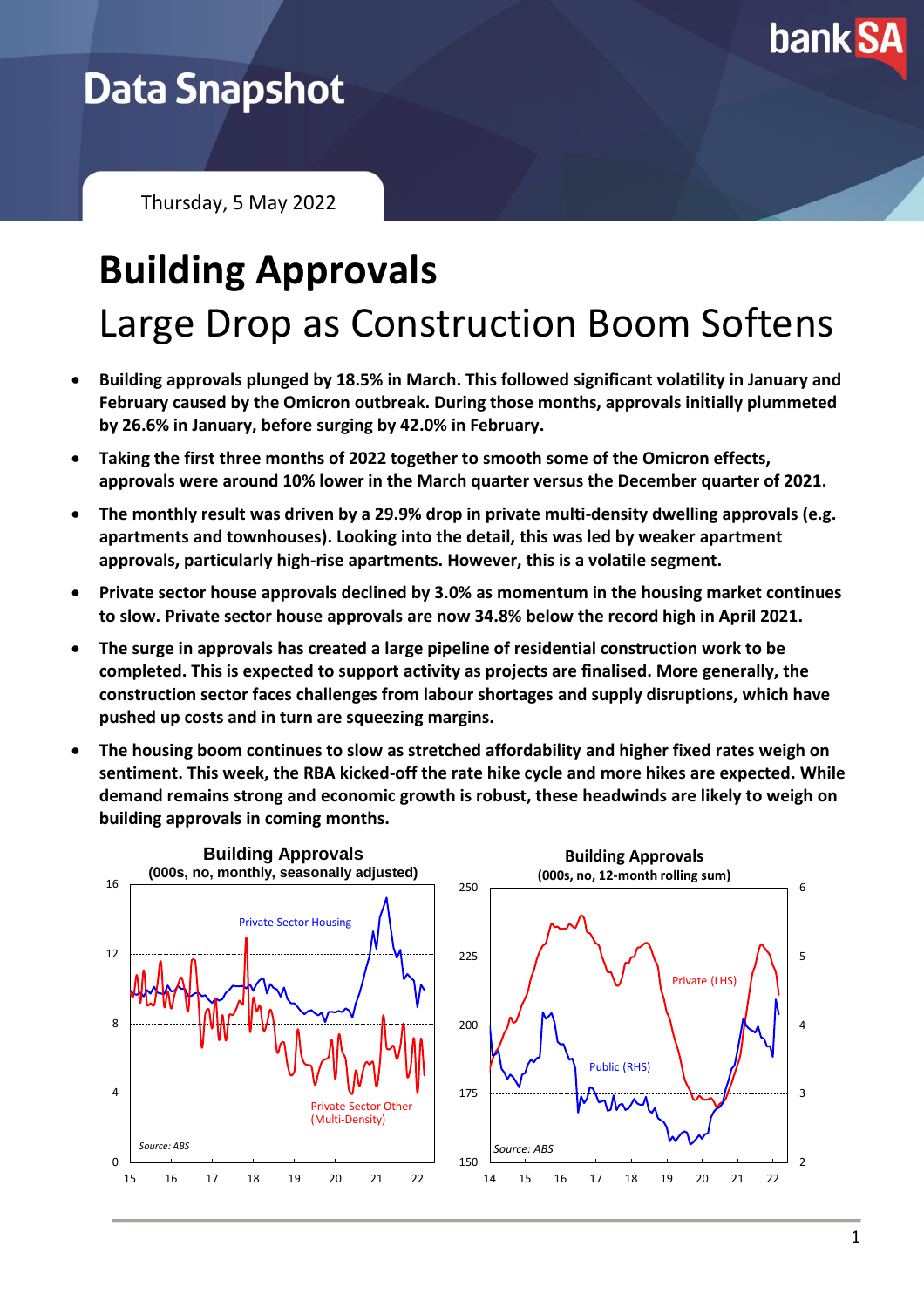Building approvals plunged by 18.5% in March. This followed significant volatility in January and February caused by the Omicron outbreak. During those months, approvals initially plummeted by 26.6% in January, before surging by 42.0% in February.

In March, approvals fell to their lowest level since the January plunge. Excluding January, approvals dropped to their lowest level since August 2020 but remained almost 20% above the pandemic trough in June 2020. On an annual basis, total approvals dropped by 35.6%.

Taking the first three months of 2022 together to smooth some of the Omicron effects, approvals were around 10% lower in the March quarter of 2022 versus the December quarter of 2021.

The March result was driven by a large fall of 29.9% in approvals for private multi-density dwellings (e.g. apartments and townhouses). In annual terms, multi-density dwelling approvals declined by 41.0%. However, this is a volatile segment as it is affected by the timing of approvals of large projects. Looking further into the detail, the fall was driven by a large decline in apartment approvals, particularly high-rise (9+ storey) apartments.

Private sector house approvals declined by 3.0% in March as the momentum in the housing market continues to slow. This followed volatile outcomes of -14.6% and +14.6% in January and February, respectively, as the outbreak of Omicron impacted approvals in those two months. March quarter approvals were almost 12% below approvals in the December quarter of 2021.

Private sector house approvals have now fallen by 34.8% from the record high in April 2021. Private sector house approvals surged during the pandemic as first home buyers and other owneroccupiers took advantage of low interest rates and Federal and state government incentives, such as HomeBuilder. Approvals have trended down since the peak as the impacts of these policies were unwound and momentum in the housing market began to slow.

Private sector house approvals have pulled back significantly across all states following the peaks in early 2021. However, approvals remain above pre-pandemic levels (as of December 2019) in all states except Victoria.



Across the country, double-digit falls in total approvals were record across Victoria (-34.6%), Tasmania (-27.3%), NSW (-23.9%) and SA (-23.5%). Queensland (12.4%) and WA (5.1%) bucked the trend and recorded gains in approvals in March. The volatility was largely attributed to large swings in multi-density approvals across states.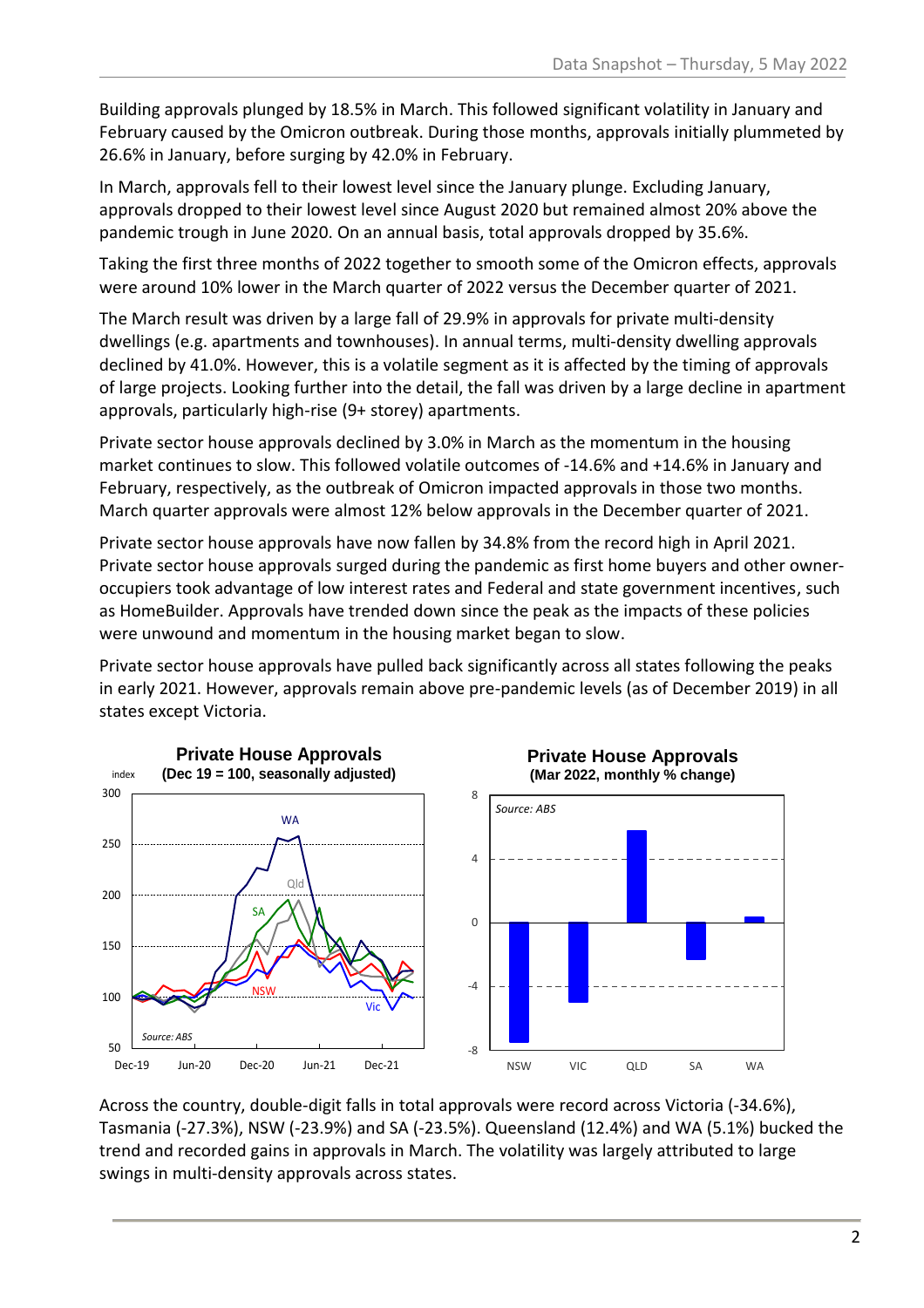Approvals for private sector houses were also mixed across the country. NSW (-7.5%), Victoria (-5.0%), and SA (-2.2%) all recorded falls in March. Queensland (5.8%) and WA (0.3%) were again the outperforming states in the month.

The value of non-residential approvals fell 0.8% in March.

## **Outlook**

The surge in approvals has created a large pipeline of residential construction work to be completed. This is expected to support activity as projects are finalised. More generally, the construction sector faces challenges from labour shortages and supply disruptions, which have pushed up costs and in turn are squeezing margins.

Growing headwinds are likely to weigh on dwelling approvals in coming months. The housing boom continues to slow as stretched affordability, higher fixed mortgage rates and expected increases in the cash rate weigh on buyers. On Tuesday, the RBA kicked-off the rate hike cycle with a 25 basis point increase, taking the cash rate to 0.35%. We expect further increases over coming months and project a cash rate of 1.75% by the end of the year. Inevitably, this will take more steam out of the housing market.

However, economic growth is robust, the unemployment rate is expected to decline to below 3.5% and wages growth is projected to pick up. These factors will continue to support housing demand.

> **Jarek Kowcza, Senior Economist** Ph: 0481 476 436